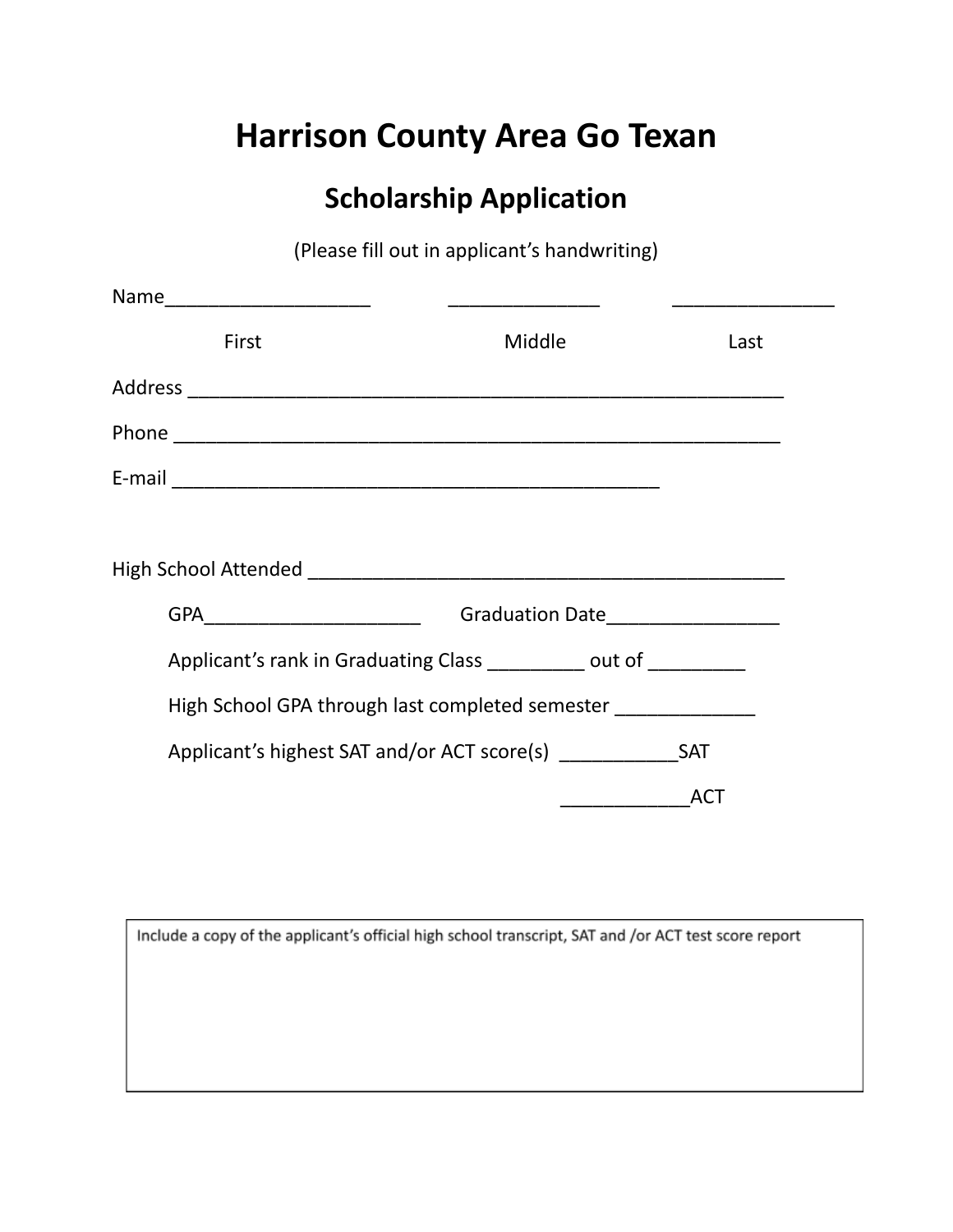## **Collegiate Information:**

| Name of University/ College you plan to attend: |
|-------------------------------------------------|
| Major chosen for your degree:                   |
| What is your preferred career choice?           |
| Why have you chosen this career?                |

## **Leadership Information:**

Please use the space below to list activities you have participated in and honors you have earned?

A. Agriculture Leadership Activities for FFA or 4H:(Be specific in listing your High School years that apply) ex. LDE, CDE, SAE or 4H leaderships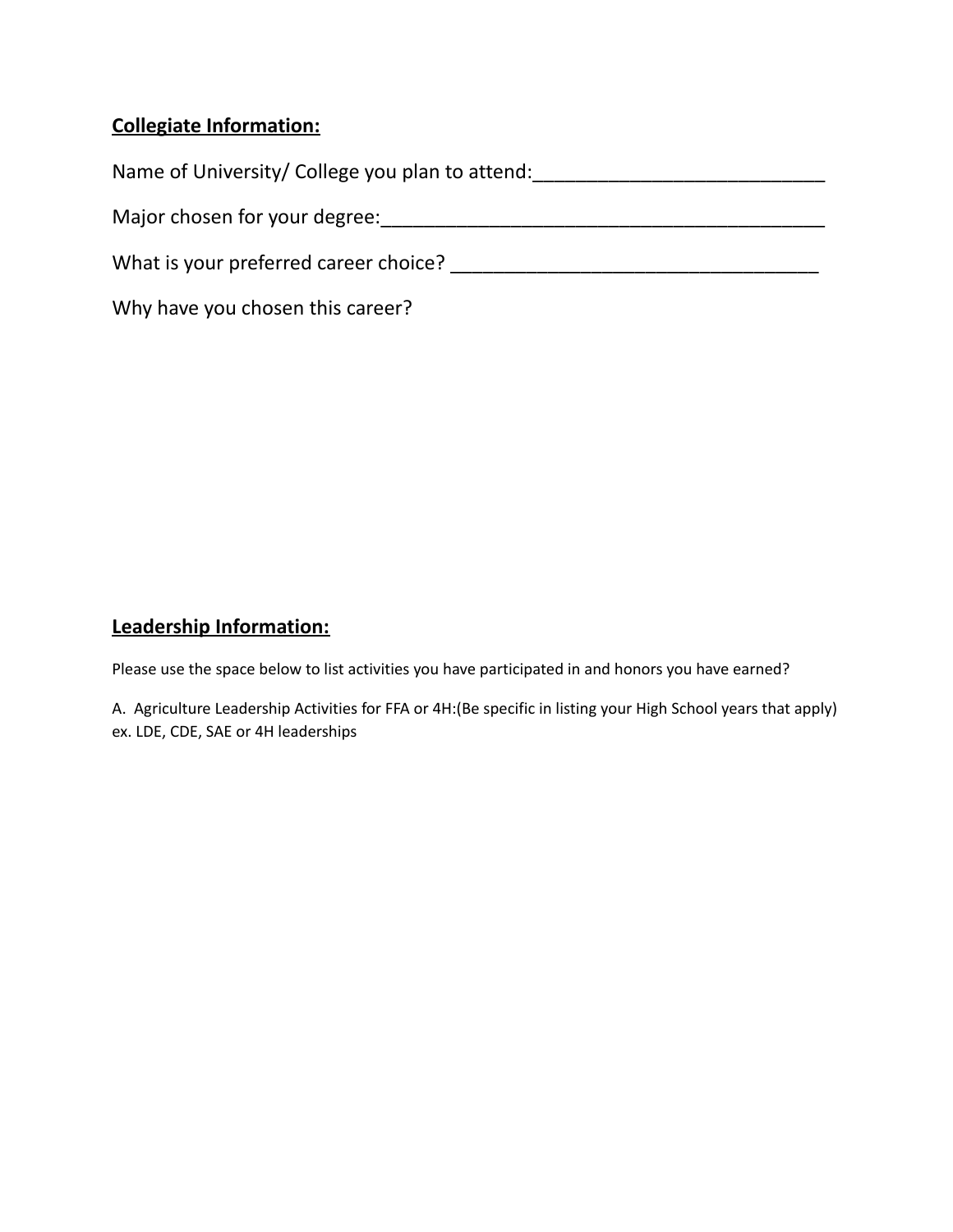B. Academic Awards and Special Recognition: (Be specific in listing your High School years that apply)

C. School Related Activities: (Be specific in listing your High School years that apply)

D. Outside Activities/Volunteer Work: (Be specific in listing your High School years that apply